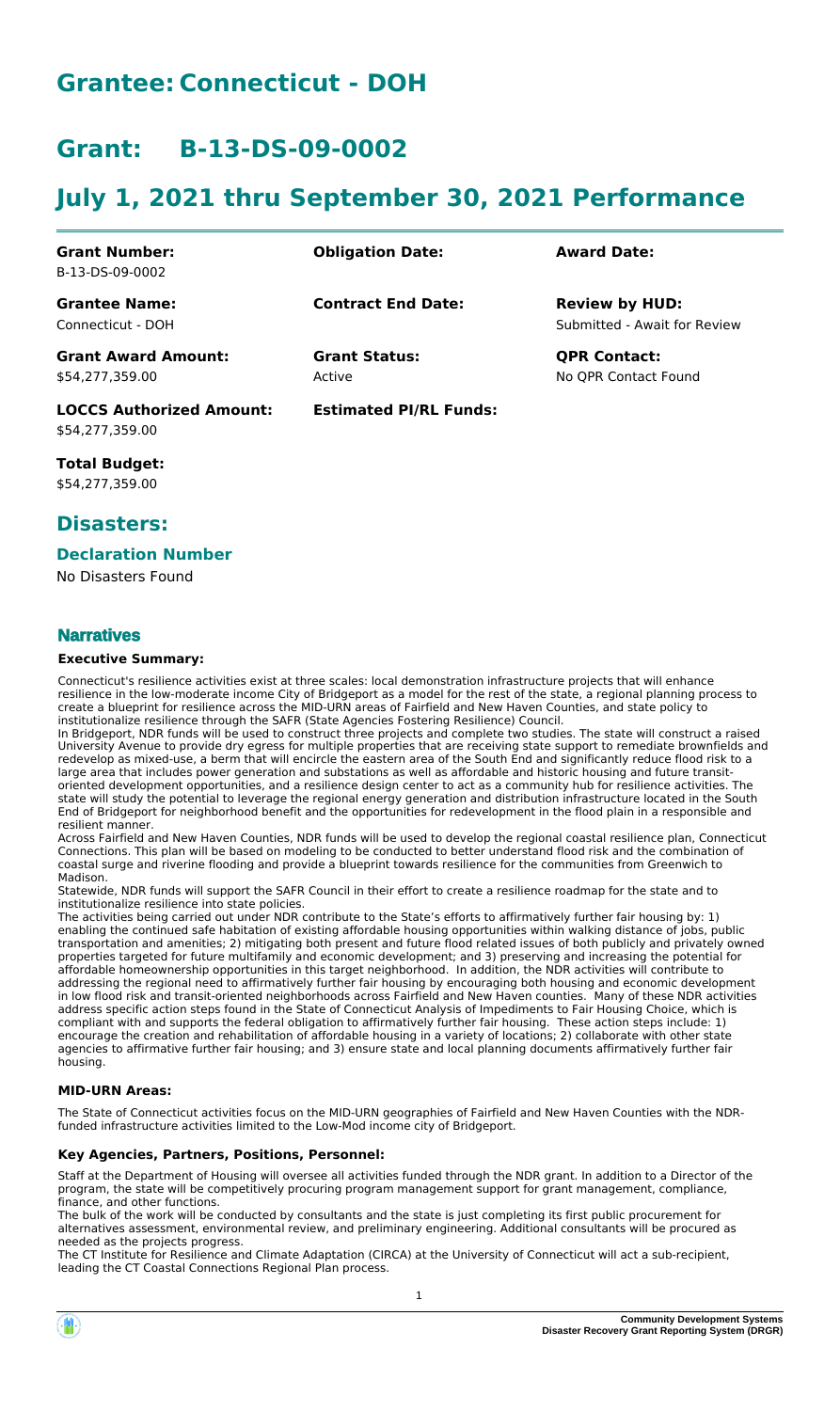Other state agencies through the SAFR Council including the Office of Policy and Management, Department of Transportation, Department of Energy and Environmental Protection and others will support the Department of Housing on timely permitting, review, and other support measures to ensure that the outcomes and timelines of the projects are met.

| <b>Overall</b>                                     | <b>This Report Period</b> | <b>To Date</b>  |
|----------------------------------------------------|---------------------------|-----------------|
| <b>Total Projected Budget from All Sources</b>     | \$0.00                    | \$65,693,082.00 |
| <b>Total Budget</b>                                | \$0.00                    | \$54,277,359.00 |
| <b>Total Obligated</b>                             | \$1,951,936.09            | \$14,066,459.60 |
| <b>Total Funds Drawdown</b>                        | \$1,951,936.09            | \$14,026,614.80 |
| <b>Program Funds Drawdown</b>                      | \$1,951,936.09            | \$14,026,614.80 |
| <b>Program Income Drawdown</b>                     | \$0.00                    | \$0.00          |
| <b>Program Income Received</b>                     | \$0.00                    | \$0.00          |
| <b>Total Funds Expended</b>                        | \$1,951,966.09            | \$14,026,644.80 |
| <b>HUD Identified Most Impacted and Distressed</b> | \$1,319,856.63            | \$6,949,830.95  |
| <b>Other Funds</b>                                 | \$0.00                    | \$11,415,723.00 |
| <b>Match Funds</b>                                 | \$0.00                    | \$11,415,723.00 |
| Non-Match Funds                                    | \$0.00                    | \$0.00          |
| <b>Funds Expended</b>                              |                           |                 |
| <b>Overall</b>                                     | <b>This Period</b>        | <b>To Date</b>  |
| STATE OF CONNECTICUT                               | \$1,951,966.09            | \$14,026,644.80 |

State of Connecticut  $$0.00$   $$0.00$ 

## **Progress Toward Required Numeric Targets**

| <b>Requirement</b>                  | <b>Target</b>    | <b>Projected</b> | <b>Actual</b>  |
|-------------------------------------|------------------|------------------|----------------|
| <b>Overall Benefit Percentage</b>   | 50.00%           | 100.00%          | 100.00%        |
| <b>Overall Benefit Amount</b>       | \$20,947,018.00  | \$42,574,036.00  | \$7,863,280.29 |
| <b>Minimum Supporting Leverage</b>  | \$925,846,000.00 | \$.00            | \$.00          |
| <b>Minimum Direct Leverage</b>      | \$146,820,899.00 | \$.00            | \$.00          |
| <b>Limit on Public Services</b>     | \$8,141,603.85   | \$.00            | \$.00          |
| <b>Limit on Admin/Planning</b>      | \$12,380,665.59  | \$12,383,323.00  | \$6,163,334.51 |
| <b>Limit on Admin</b>               | \$.00            | \$2,713,868.00   | \$1,454,118.58 |
| <b>Most Impacted and Distressed</b> | \$54,277,359.00  | \$.00            | \$6,949,830.95 |

## **Overall Progress Narrative:**

The third quarter of 2021 CTDOH along with the project team continued a regimented schedule of coordination meetings with CTDEEP and other state agencies, City of Bridgeport departments, stakeholders, and the community. For Administration, the project management consultant team continues to support all aspects of administration including procurement, finance, audit, monitoring, document storage, environmental review, and construction. Into Q3 2021, the key work will involve review and resolution of the 60% design submission comments, value engineering and sourcing of additional funding. Additionally, the team will continue the project outreach to stakeholders and state and federal agencies as well at the Technical Advisory Committee (TAC), Community Advisory Committee (CAC) and to the public in general. Q3 will also include the advancement of the design documents towards the 90% milestone and continued coordination with the Bassick High School project adjacent to the Flood Risk Reduction Project (FRRP) and stakeholder outreach.

# **Project Summary**

**Project #, Project Title This Report To Date**

**Program Funds Drawdown**

**Project Funds**

**Budgeted**

**Program Funds Drawdown**